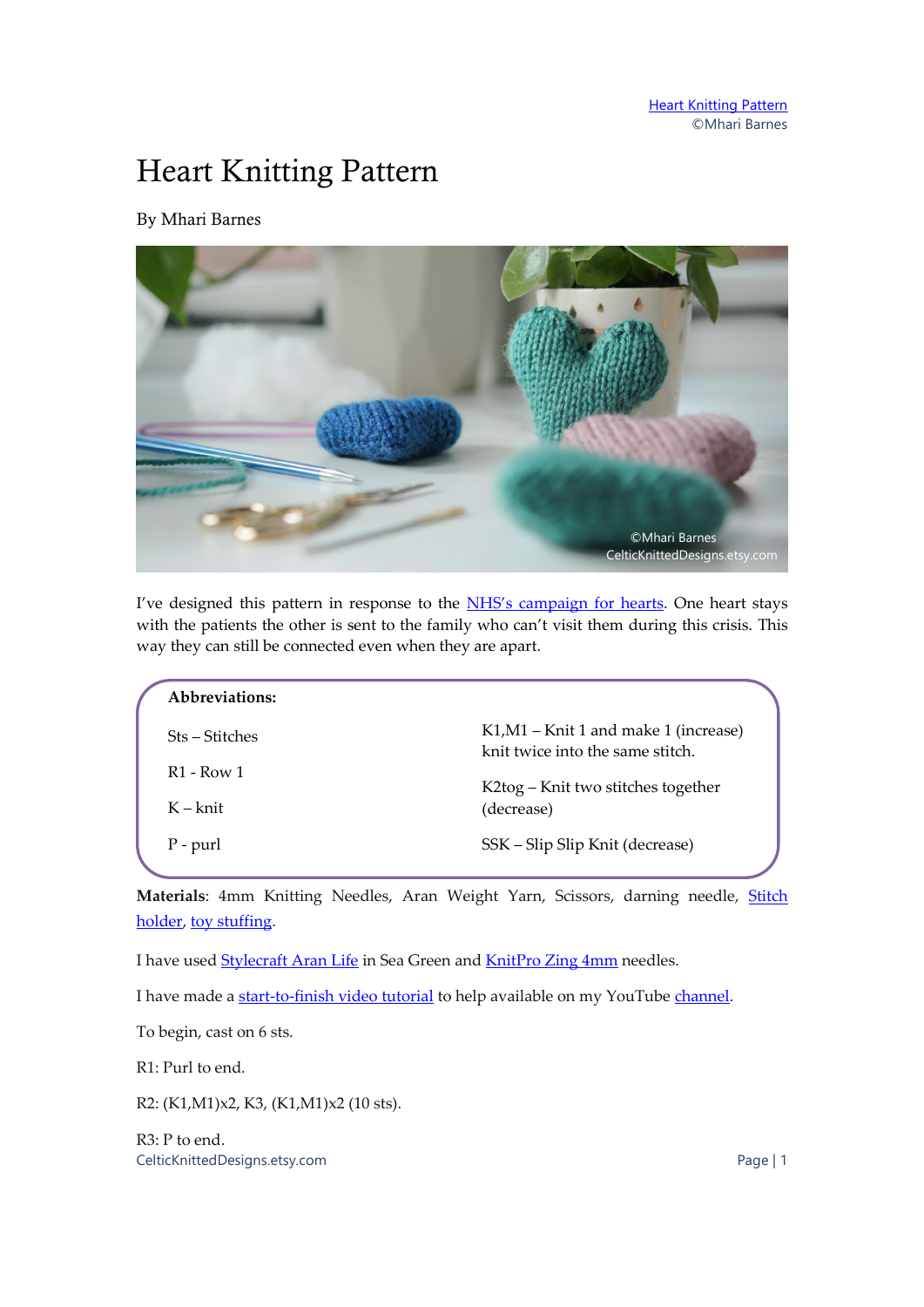R4: K2, (K1,M1)x2, K3, (K1,M1)x2, K1 (14 sts).

R5: P to end.

R6: K3, (K1,M1)x2, K5, (K1,M1)x2, K2 (18 sts).

R7: P to end.

R8: K4, (K1,M1)x2, K7, (K1,M1)x2, K3 (22 sts).

R9: P to end.

R10: K5, (K1,M1)x2, K9, (K1,M1)x2, K4 (26 sts).

R11: P to end.

R12: K6, (K1,M1)x2, K11, (K1,M1)x2, K5 (30 sts).

R13: P to end.

R14: K7, (K1,M1)x2, K13, (K1,M1)x2, K6 (34 sts).

R15: P to end.

R16: K to end.

R17: P17 sts, place the remaining 17 sts on to a stitch holder to holder them to work later. Continue working on the 17 sts left on the needle.

R18: K to end.

R19: P to end.

R20: K1, K2tog, K3, SSK, K1, K2tog, K3, SSK, K1 (13 sts).

R21: P to end.

R22: K1, K2tog, K1, SSK, K1, K2tog, K1, SSK, K1 (9 sts).

Cut yarn leaving a tail, thread the tail through the remaining 9 sts using the darning needles and pull through to cast off.

Now place the 17 sts held on the stitch holder onto the knitting needles with the wrong side facing to purl.

Now we will repeat Rows 18 to 22 on this side of the heart:

R23: K to end.

R24: P to end.

R25: K1, K2tog, K3, SSK, K1, K2tog, K3, SSK, K1 (13 sts).

CelticKnittedDesigns.etsy.com Page | 2